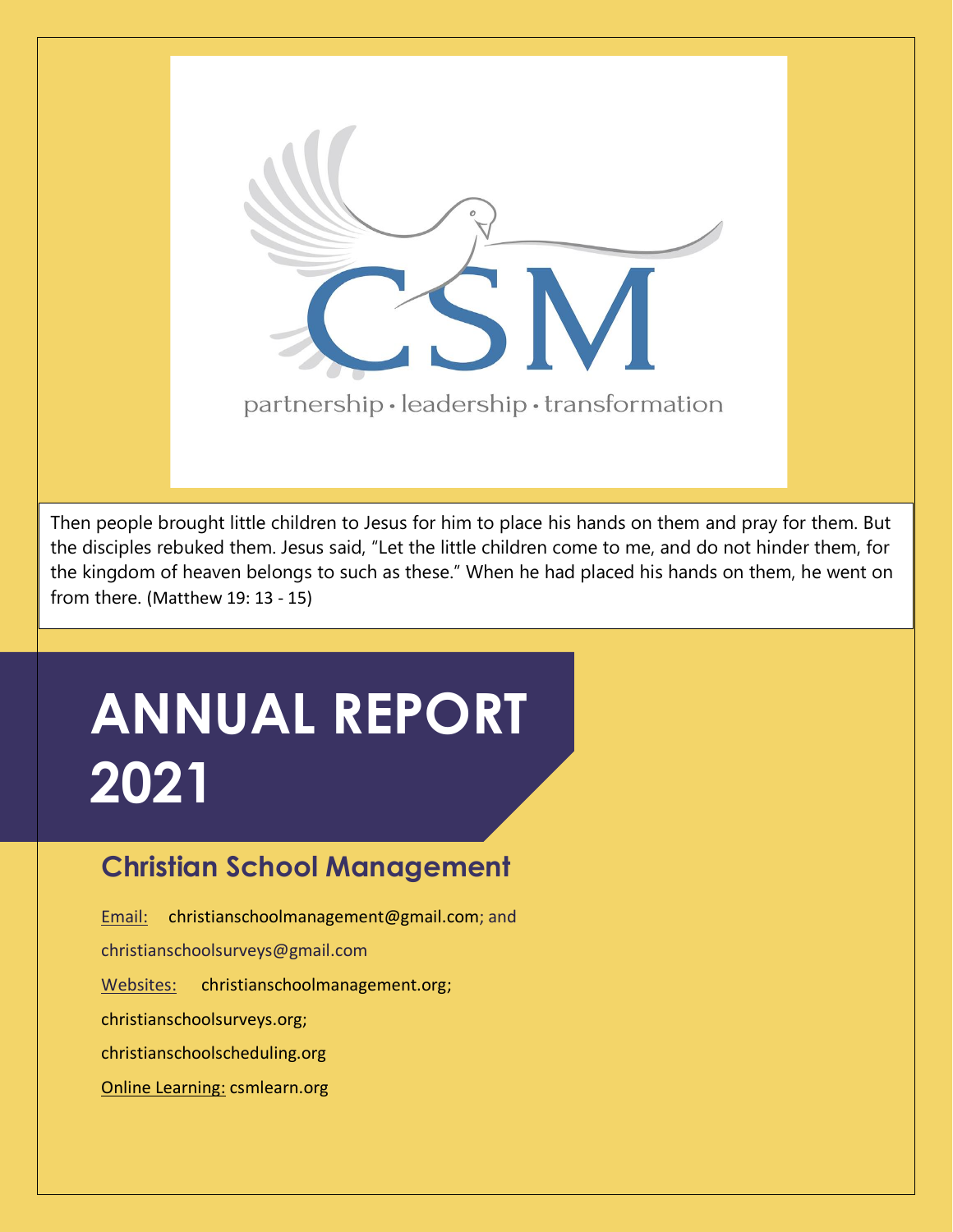## **With thanks IN OUR FOURTH YEAR!**

### **Helping schools in more diverse ways, tuned precisely to their own needs!**

2021 was a turning point where our group of CSM Consultants grew significantly (to 9) and thus we were able to help schools in a number of different ways including, of course, strategic planning and strategic financial management but also a lot of executive coaching, annual fund training, management structure analysis, enrollment planning, leadership transition for Principals / Heads of School, campaign advising, and growth conversation and compensation.

### **One of many AMAZING affirmations for our partnership with our schools!**

"The first consultation we laid the foundation. This time we built on that structure and filled it in. When other schools call, I tell them, 'Do anything you can to get them here. It's worth every penny and then some." Shawn Smith, Principal, Grace Christian School, VT.

*We served Christian schools representing over 12,000 students this year. We are working with four startups. The Kingdom is coming here on earth as it is in heaven.*

### **In This Report**

It's not yet post COVID and yet we have experienced great grace as we moved ahead. Please flip through to see what we accomplished and what we continue to learn and develop on behalf of the children in our beautiful schools.

**Simon Jeynes Executive Director Christmas 2021**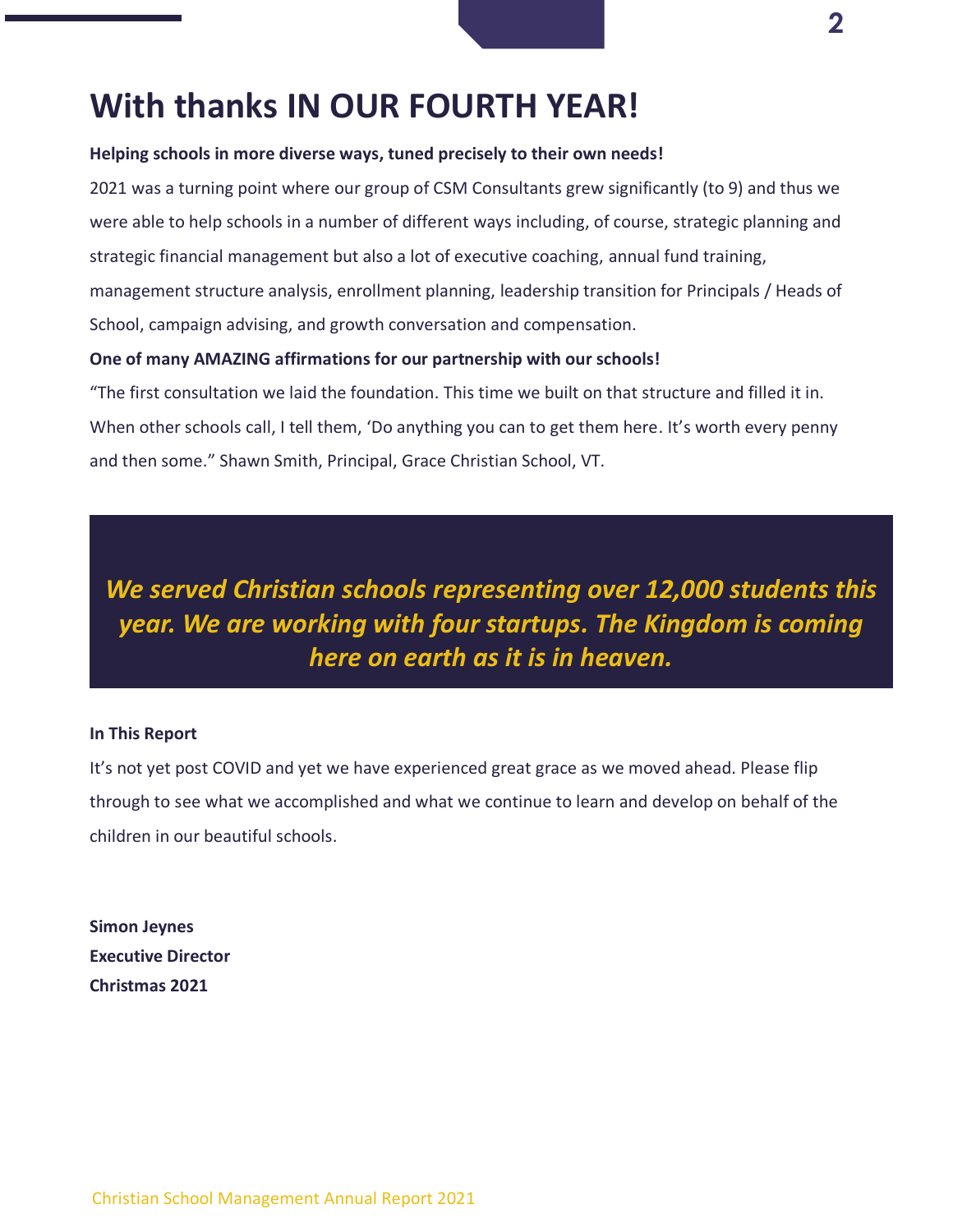## **Income and Expenses**

CSM income is derived from four sources – working (consulting) with schools; income from our members (THANK YOU) who are a great encouragement; from our products; from donations - yes, we are a 501(c)3. **Our impact growth through consulting is noted here in revenue terms:**



More importantly, our impact on children has grown significantly. CSM's prime interest is in ensuring our children can be brought up in the fear and nurture of the Lord through Christian schools and bringing hope to the Christian school movement. We are excited to say that we are fulfilling our mission much better in 2021 than we were able to in 2020!



Our expenditures are pretty simple too. Of consulting revenue, c.70% goes to our consultants. We typically have two on each consult so they earn 35% each. Of the rest of the revenue, 20% goes to the website, insurance, training, professional development, pro bono work, financial management, management of the organization. 10% is placed in the CSM Foundation for further investment. This year, for the first time, the Foundation provided a grant to a Christian school leader for executive coaching. CSM also spent over \$30,000 this year on resource development to provide targeted tools

### Christian School Management Annual Report 2021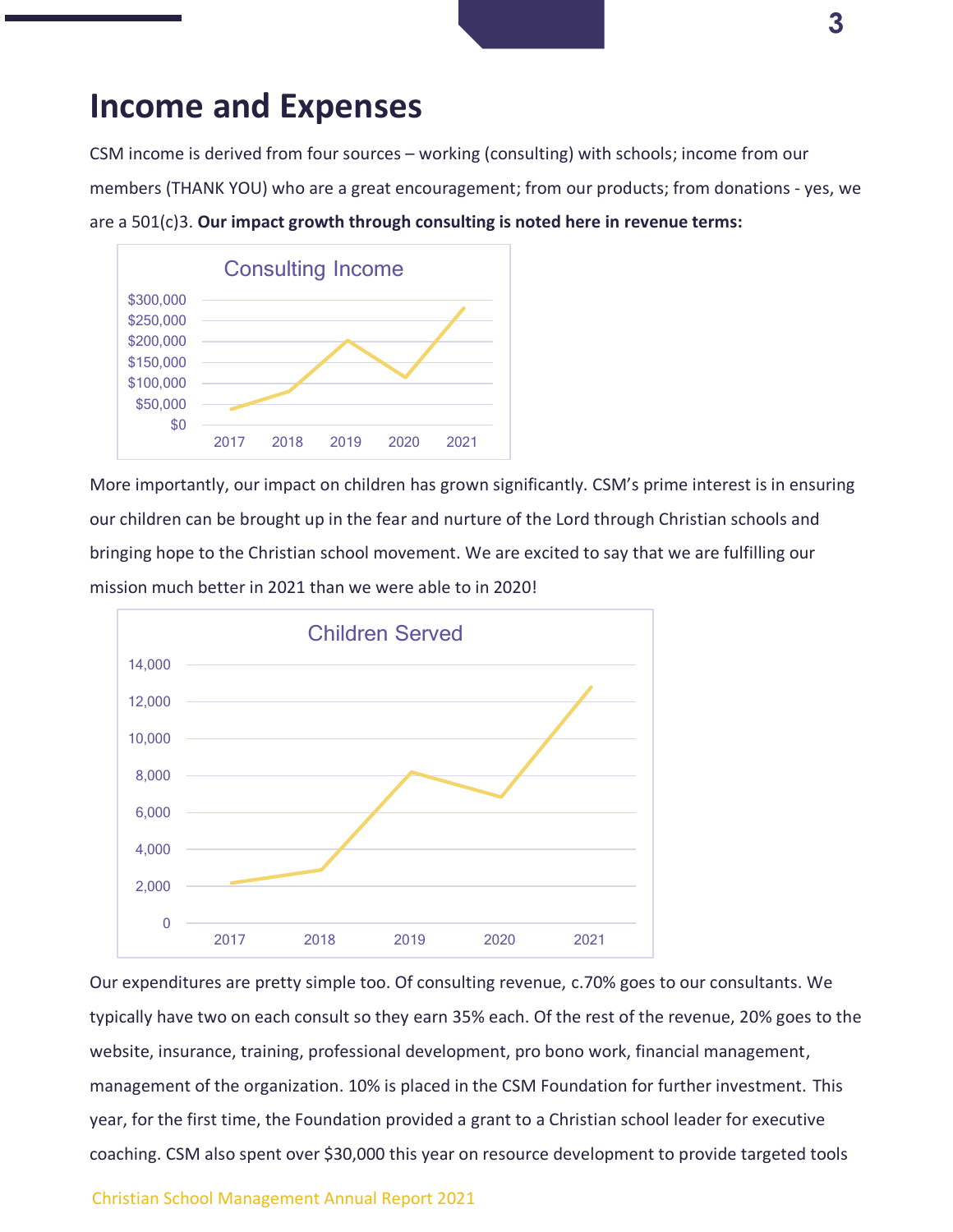for our schools to use. A further \$11,000+ was spent on professional development to ensure we stay on top of the research, stay rooted in Scripture, and continue to learn from our experiences.

**4**



- 1. Advertising and Marketing
- 2. Gifts and Appreciation
- 3. Office and Fees
- 4. Consultants
- 5. Professional Development
- 6. Resource Development

## **Trustee Professional Growth**

Two years ago, we made an investment in Online Trustee Training. Together with a firm in India, we developed a relatively sophisticated and interactive online course that individual Trustees could take and receive a Level One Trustee Certification. We were privileged to work together with ACSI to fund this project. We are delighted that our investment has now been paid back as more and more schools find the value in this kind of professional growth opportunity that Trustees can take at their own leisure and in their own homes. We strongly recommend that all new Trustees to your Board take this 90 minute training. In 2022, we are excited to say that we are now developing a Trustee Level Two Certification taking their understanding deeper.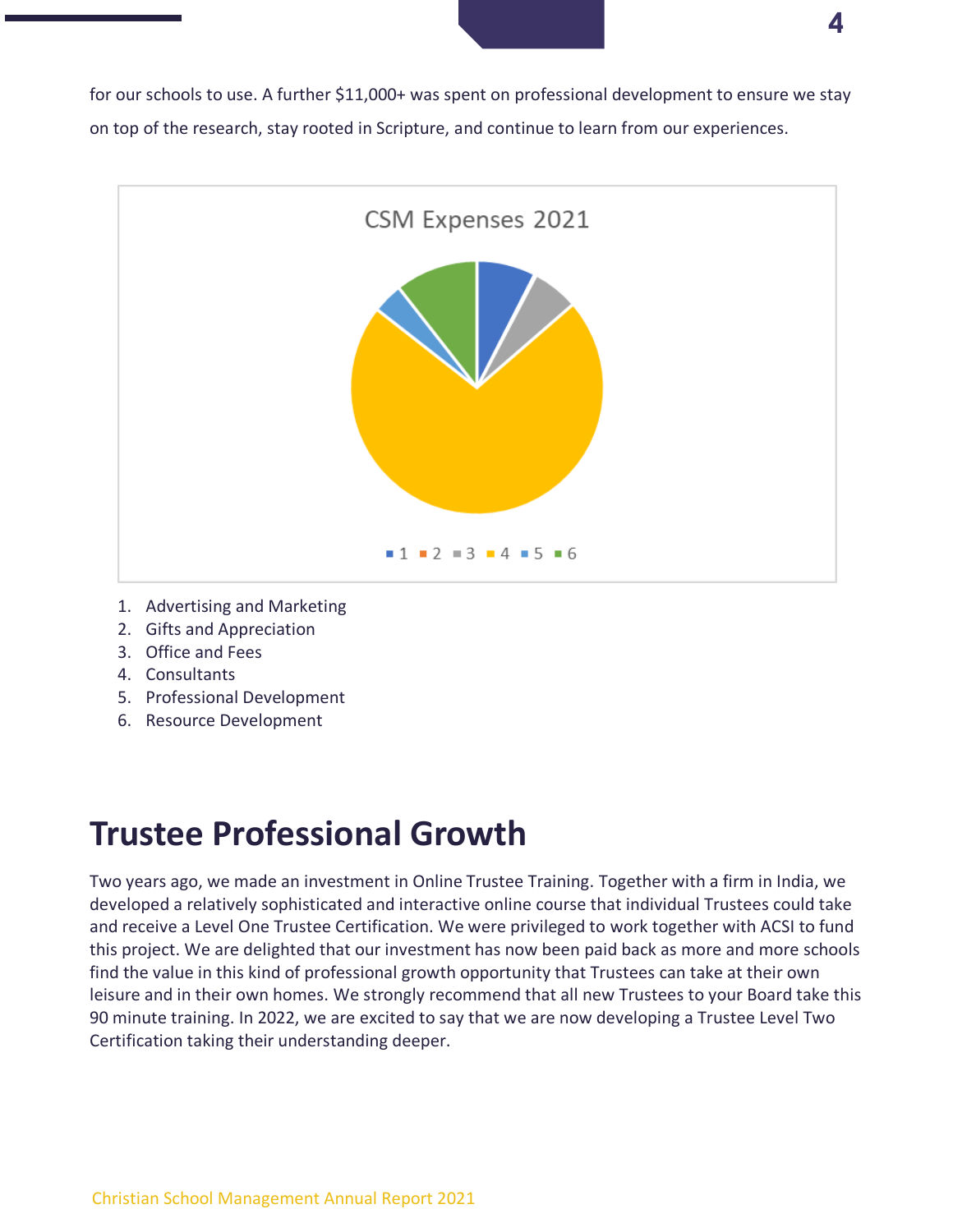### **Students and Schools Served**

CSM continued its prime mission of helping Christian schools stay open and thrive so that they could serve an increasing number of children. Fundamental to each school are these questions:

- Do I know my mission and am I accountable to it?
- What is Christian, unique, compelling in the marketplace, about my school?
- Where do I have empty seats and which children are supposed to sit in them?
- In what ways does God want my school to be prosperous on behalf of children?
- How powerful is the Board's foresight, an ethical imperative?
- How does the Board operate strategically / successfully to serve their Principal/Head of School?
- Is our mission being delivered to our children at a level of excellence?
- Where are we on our lifecycle and what is the next step we MUST take?

We have already talked about children served above. Another metric is the number of schools/districts served and 2021 significantly expanded our impact as eight (8) CSM Consultants visited 26 schools in person over the year:



In addition, Entheos now goes out to over 2100 readers in over 700 schools and is opened by over 700 discreet Christian educators each and every week. It is sometimes picked up and spread further by organizations such as CACE. We are delighted to see that best and emerging leadership and management practices are being considered across the United States and Canada.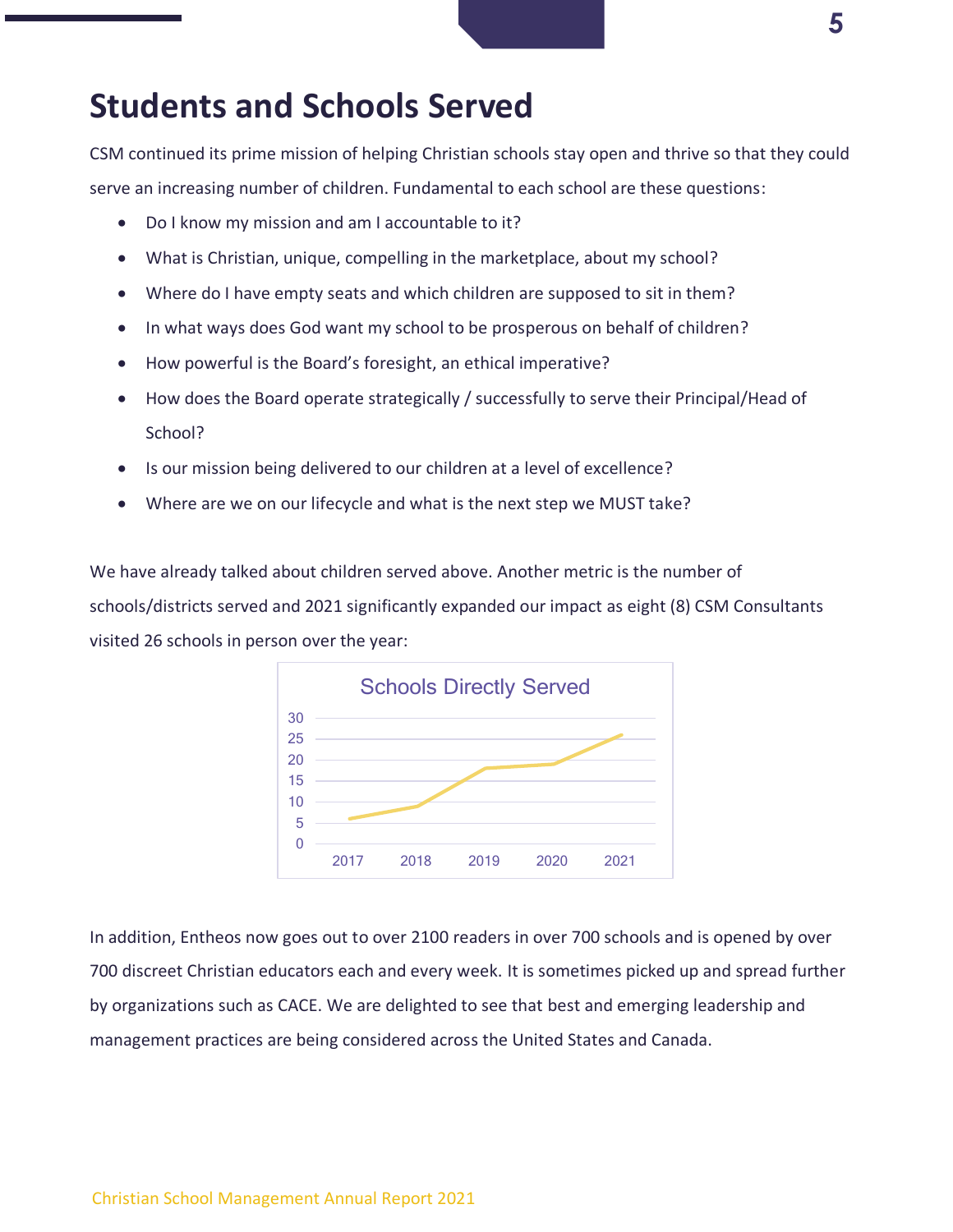## **CSM Foundation and Reinvestment**

The Foundation continues to have impact in what we are able to do. 10% of all CSM revenues are dedicated to the Foundation which has the following purposes:

1. To provide opportunities for Christian school leaders at any level to access Christian School



Management services for leadership training by applying for grants to cover fees (but not personal expenses)

2. To provide opportunities for Christian schools to access Christian School Management consulting services by applying for grants to cover up to 50% of consulting costs

3. To finance and/or help finance research projects initiated by Christian School Management or carried out by 3<sup>rd</sup> party companies

This year, we accomplished the following:

- Supported a Principal with Executive Coaching
- Funded primary research in our own schools to assist in developing a Student Listening Survey and Teacher Culture Survey
- Developed and published the Student Listening Survey
- Began development of a Board evaluation tool, the CSM KPI Instrument

## **Surveys – Data Matters!**

As mentioned elsewhere in the Report, CSM has engaged with Precision Consulting to carry out primary research in our own schools in order to develop a suite of affordable surveys. The first of those is now available – the Student Listening Survey – at christianschoolsurveys.org. In 2022, we will soon have the Teacher Culture Survey and are working on the research for the Employee and Parent Surveys.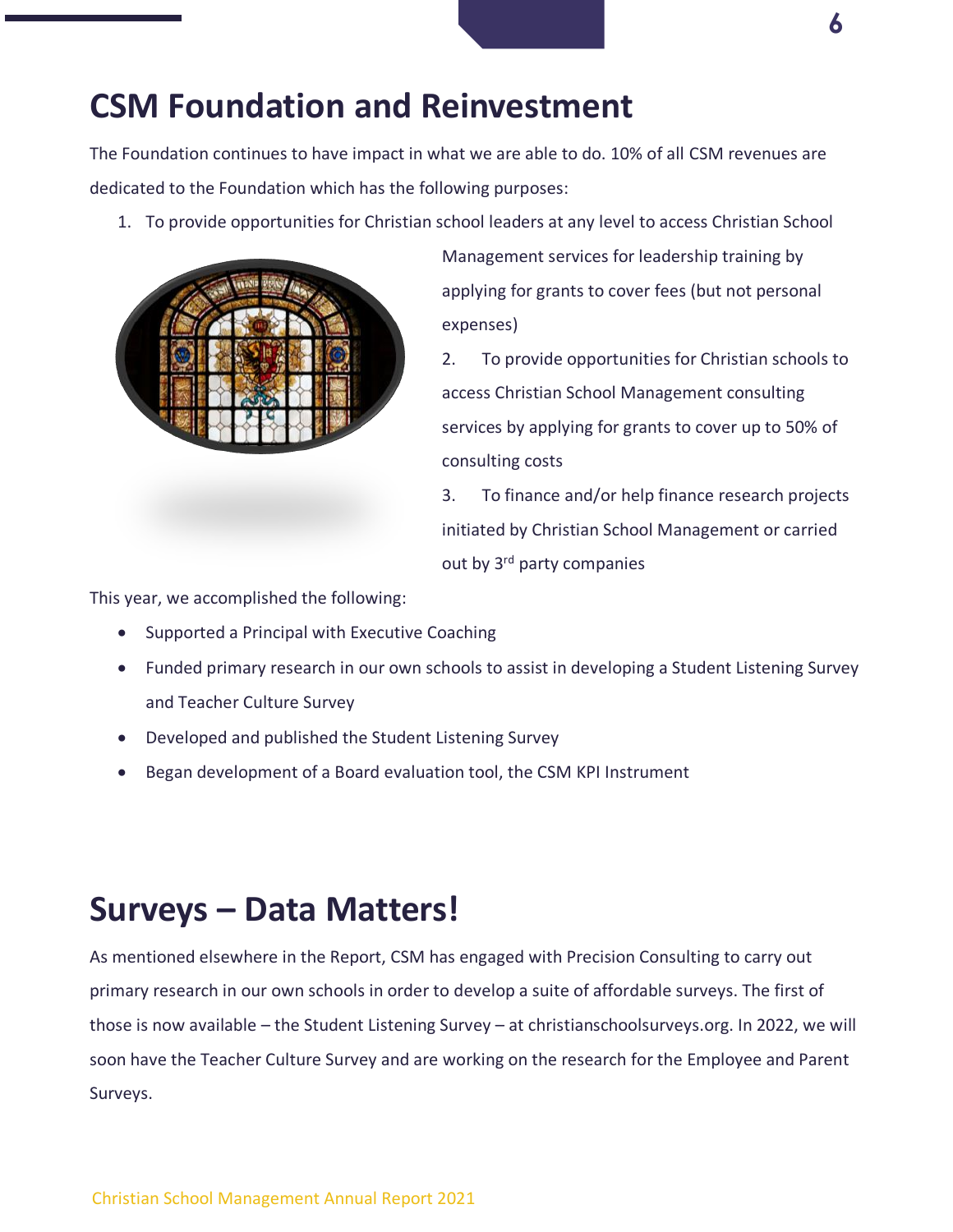## **CSM BOOKS**

CSM provides practical, Scripture infused, research solid, experience tested advice and counsel. There is remarkably little in the marketplace that isn't secular, not practical enough, or out of date. Given the 16,000+ schools that are out there, there needs to be a Christian library of school leadership / management books. CSM is providing it. 2021 saw the publication of our fifth book and our endorsement of a sixth.



2021 The Stewardship of Sacred Time: Scheduling for Christian Schools.

Scheduling, the way in which we organize time, and our facilities, our people, and the things they do, is the cheapest way to impact the educational environment for our children. It certainly takes courage to make changes, but the proof of the pudding is in the outcome: higher morale and optimal academic achievement.

2021 Teacher Do You Love Me? By Deborah Miller examines 1 Corinthians 13:4-8 through the lens of teaching and learning. Each chapter unpacks a word or phrase from "Love is Patient" to "Love



Always Perseveres" using stories, definitions, research, Biblical references, and illustrations to help educators understand and apply the various aspects of the Love is and Love is Not's outlined in the book's key passage, 1 Cor. 13:4-8.

2020 Enrollment and the Christian School: Extending God's Kingdom This primer provides Christian school leaders with an understanding of what it means to fill every seat from a Christian point of view, what putting the word Christian in front of marketing really means, and how to engage the whole community in both enrollment and re-enrollment.





### 2017 A Call to Authentic Christian School Trusteeship: a Handbook for Christian School Trustees

This practical handbook combines research, Biblical insight, and how-tos in a readable 134 pages good for reading through or dipping into. The beauty of this book is that it is actually readable! For Trustee PD!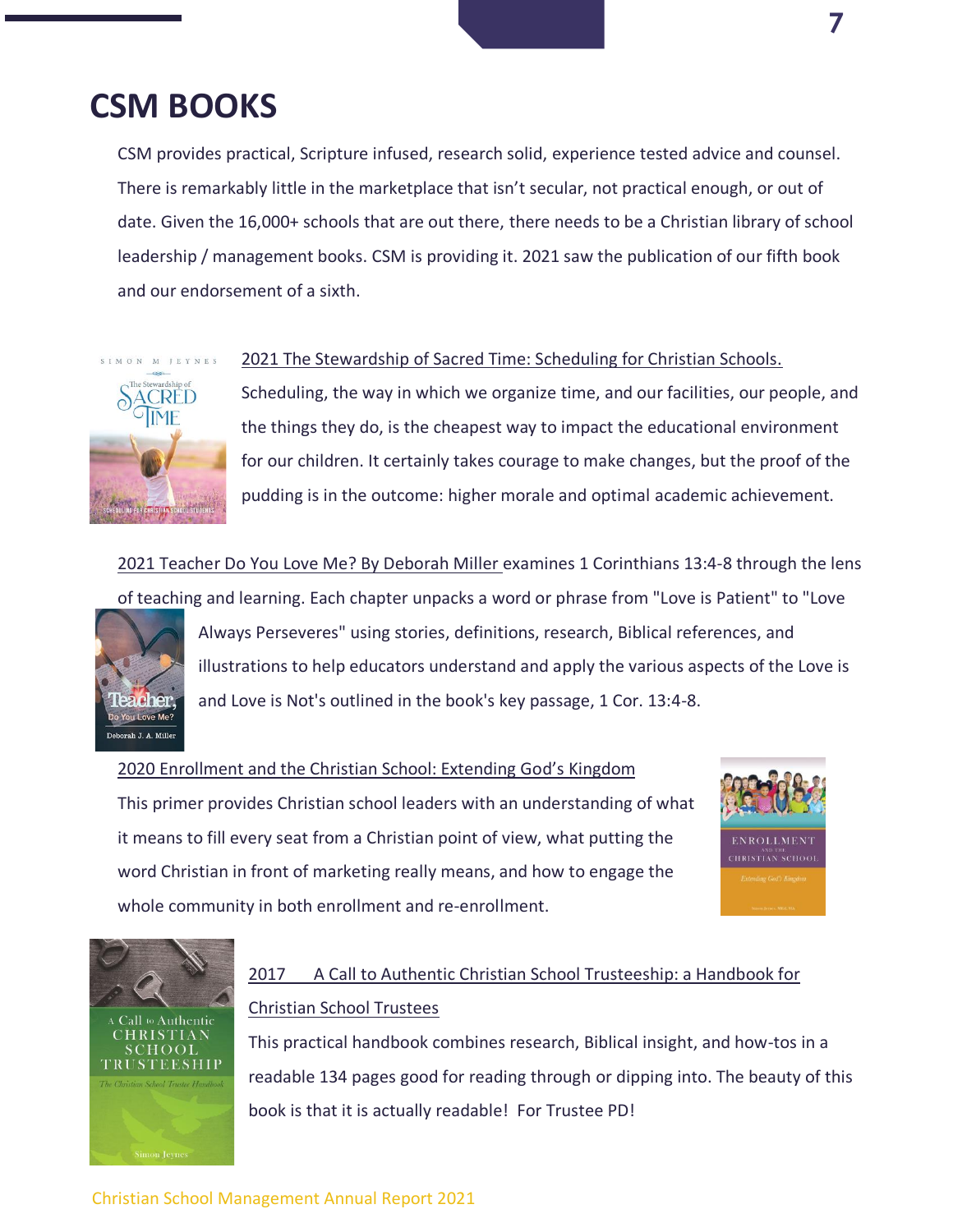2018 Stewards of Transformation: The Board President / Head of School Partnership in Christian Schools

The most important strategic partnership in the school is that between the Principal/HOS and the Board President. If that relationship goes well, then it is very likely that the relationship between the Board and the Principal/HOS will go well and the school will be healthy. This is a series of short, easy to read, chapters with plenty of practical application, and a great gift for the BP!



**8**

### 2019 The CSM Devotional for Christian School Leaders: A Journey of Challenge, Comfort, and Transformation



This devotional is the only one in the marketplace for our leaders. Remarkable! It is a collaboration between an Evangelical, a Catholic, and an Episcopalian. Only the Gospels and the Psalms are referenced since this is intended as a Jesus centered devotion. It speaks to the heart of the issues that many of our leaders face. Buy one for your favorite Christian school leader!

For 2022, we will be bringing out the 2<sup>nd</sup> edition of A Call to Authentic Christian School Trusteeship, slightly expanding it but most importantly including much of what we have learned from our schools over the past four years. There may be another book as well! Stay tuned!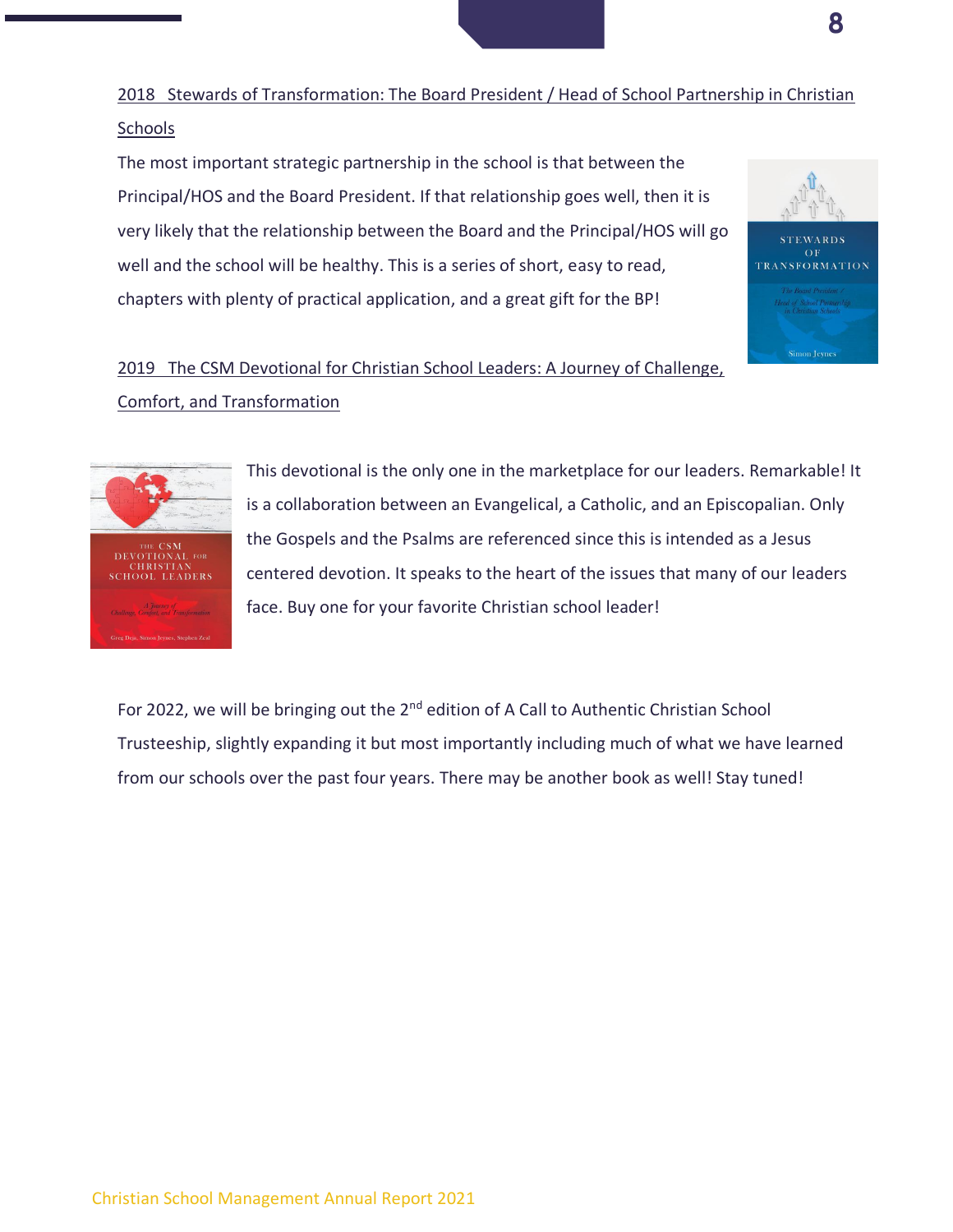## **Entheos**

CSM's advice and counsel letter began in February of 2018. Active readership has steadily increased from less than a 100 in 2017 to over 700 a week today. Here is just a snapshot as to where it has gone. Please tell your colleagues to get the benefit of this totally free resource by signing up with just an email on our website. Of course, the entire library of articles is available free to our members.

| <b>December</b> | 324 | 317 | 317 | 260 | 302 | 1520 | 304 | 2018 |
|-----------------|-----|-----|-----|-----|-----|------|-----|------|
| <b>December</b> | 305 | 300 | 320 | 356 | 329 | 1610 | 322 | 2019 |
| <b>December</b> | 519 | 487 | 271 | 476 |     | 1753 | 438 | 2020 |
| <b>December</b> | 711 | 765 | 828 | 781 |     | 3085 | 771 | 2021 |

By the end of 2021, CSM had published **204** articles (don't forget the **five** books!) in 11 categories:

- Principal/School Board
- Enrollment Leaders
- Academic Leaders
- Philanthropy Leaders
- Finance Leaders
- Schedule Leaders
- Academics Leaders
- Leadership Practices
- Marketing Leaders
- Facilities Leaders
- Faculty Leaders



We now distribute to over 2100 school leaders across the United States and Canada. We even have a few from overseas: Australia, the Czech Republic, Bahamas, United Kingdom, Indonesia, China, Honduras, France.

For our members, there are now c. 220 articles online in the above topics. More are put there literally every month.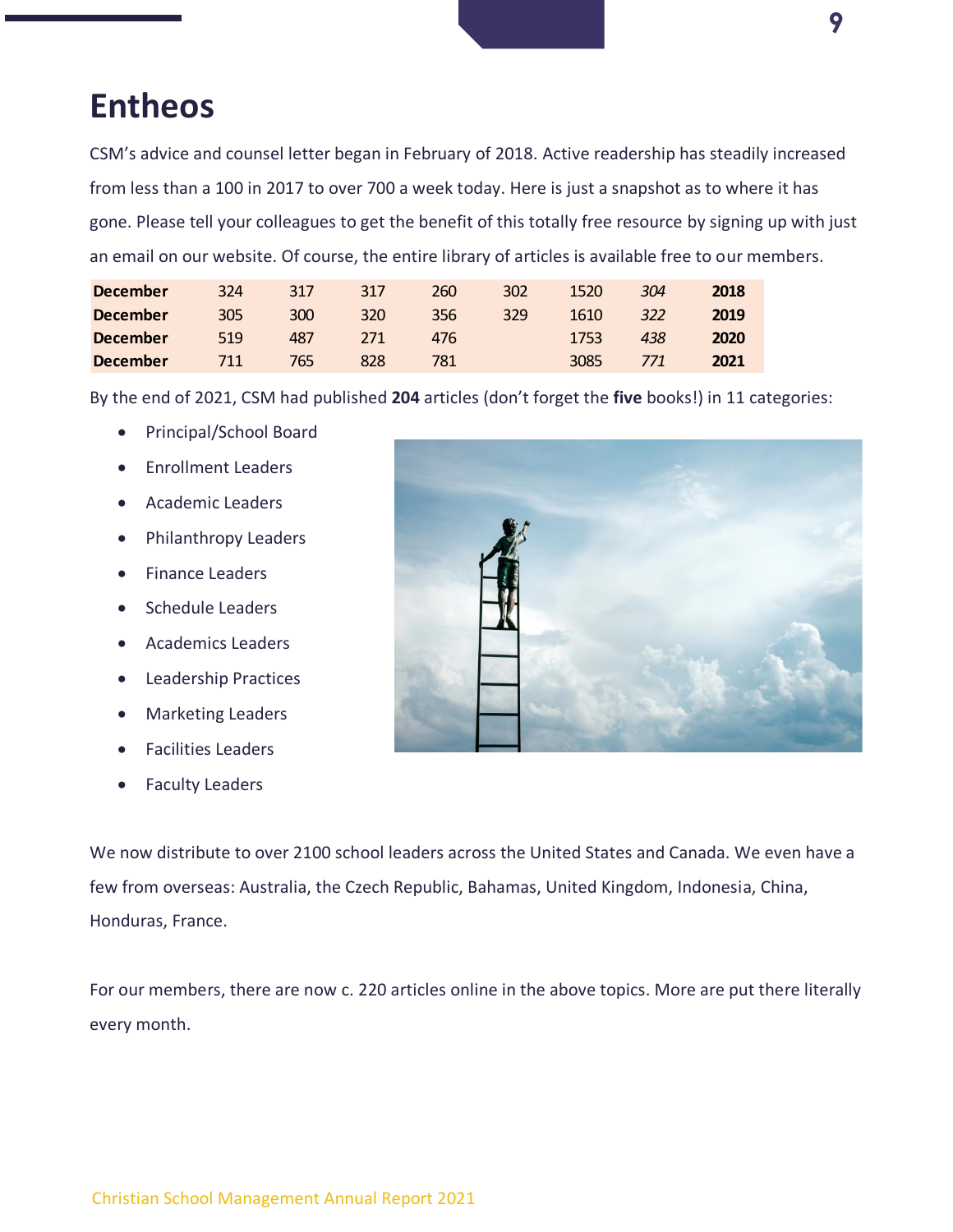We are very grateful to all those who have donated to CSM in this past year. Know that we steward your money with care:

- CSM is a  $501(c)3$
- We file a 1099 each year
- The report shows where our money is spent
- Donations help us invest back into our Christian schools through publishing and resource development. Donations do not go to administration.



We are helping to roll back the waves of despair and hopelessness. Every donation is not just a monetary bulwark for urgent action but a statement of partnership as we come together to drive the Christian School Movement forward.

*I always thank my God for you because of his grace given you in Christ Jesus. For in him you have been enriched in every way—with all kinds of speech and with all knowledge—God thus confirming our testimony about Christ among you. Therefore you do not lack any spiritual gift as you eagerly wait for our Lord Jesus Christ to be revealed. He will also keep you firm to the end, so that you will be blameless on the day of our Lord Jesus Christ. God is faithful, who has called you into fellowship with his Son, Jesus Christ our Lord. (1 Corinthians 1: 4-9 NIV)*

## **We Ask For Your Prayers**

- That children might be better served and that we can impact that service
- That Christian school leaders might be drawn to Transformation Academy
- That CSM consultants might serve their schools with Godly wisdom and humility
- That Christian organizations might be drawn together to serve the Lord through our Christian schools in unity of purpose and will
- That we might continue to understand that all we have comes from the Redeemer and Sustainer of our faith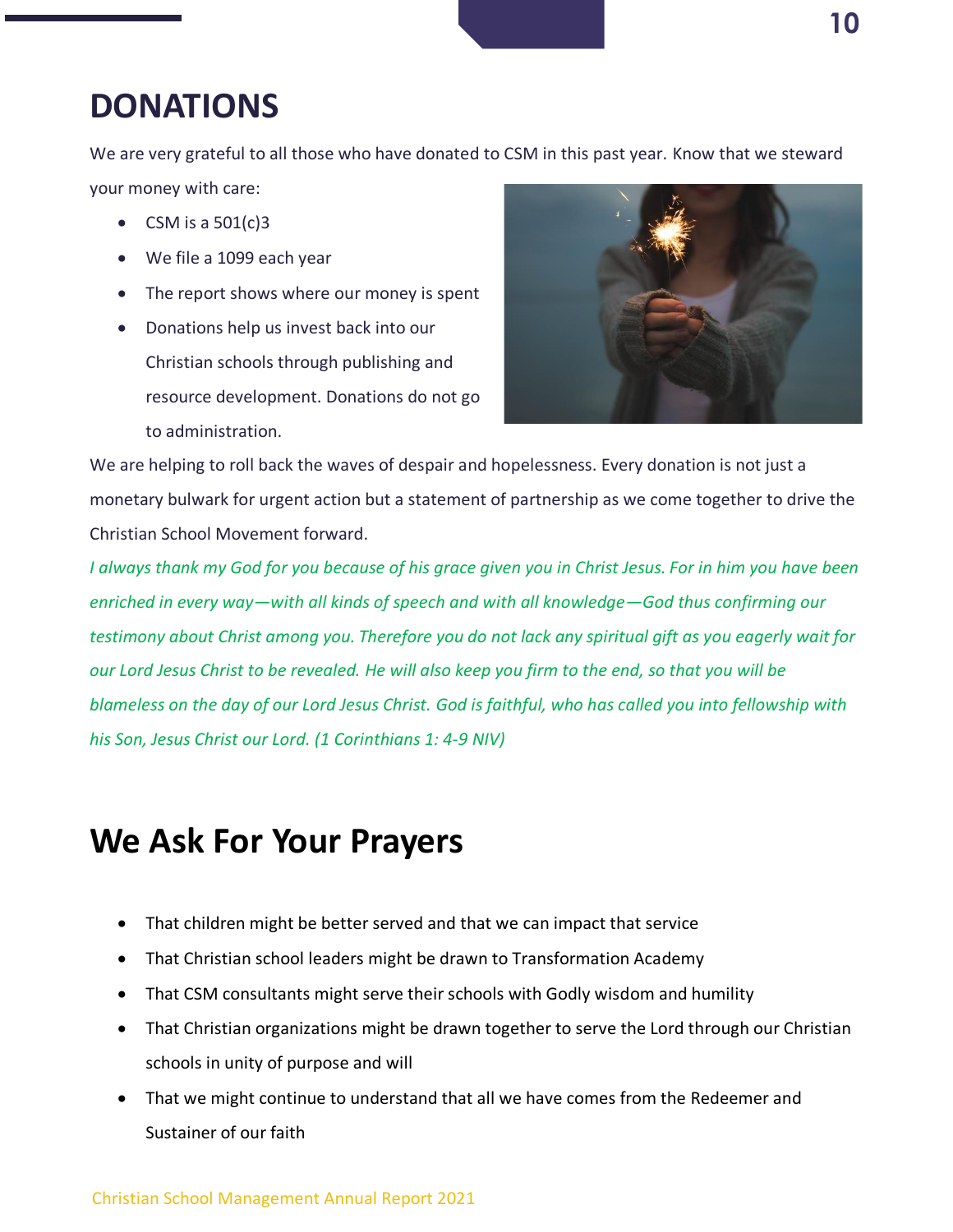## **We Are Thankful For**

#### **Our CSM Board of Trustees:**

Bonnie Swan, Wilmington, DE Bill Simmer, Wilmington, DE Greg Deja, Grand Rapids, MI Tom DeJonge, Grand Rapids, MI



### **Our CSM Member Community (December 31, 2021):**

All Nations Community School, TX; Asheville Christian School, NC; Bethany Christian School, CA; Billings Christian School, MT; Bishop Noland Episcopal Day School, LA; Blueridge Christian School, VA; Brentwood Academy, TX; Byron Center Christian School, MI; Calvary Christian Academy, DE Casper Christian School, MI; Catholic Central High

School, MI; Cedar Valley Christian School, IA; Christian Academy in Japan; Christian Heritage School, CT; Columbia Christian School, PA; Coram Deo Academy, IN; Coulee Christian School, WI; Covenant Christian School, TX; Covenant Day School, NC; Crown Point Christian School, IN; Dayspring Christian Academy, PA; Denver Christian School, CO; Des Moines Christian School, IA; Discovery House Montessori School, Nigeria; Eastern Hills Christian School, WA; Emmaus Christian School, Australia; Faith Academy, IA; Faith Christian Academy, FL; Faith Heritage School, NY; Fredericksburg Christian School, VA; Front Royal Christian School, VA; Gateway Christian Schools, WA; Geneva School, FL; Gloria Deo Academy, TX; Grace Christian School, VT; Grand Rapids Christian Schools, MI; Grandview Christian School, MI; Heritage Christian School, MT; Heritage Oak School, CA; Hope Academy, NC; Kalamazoo Christian School, MI; King's Way Christian School, WA; Lake Center Christian School, OH; Lakeland Christian School, FL; Lancaster County Christian School, TX; Leadership Christian Academy, PA; Legacy Christian Academy, MN; Liberty Christian School, MN; Lighthouse Christian School, WA; Maranatha High School, CA; Marshalltown Christian School, IA; Mid-Vermont Christian School, VT; Millersville Christian Academy, PA; New Jersey United Christian Academy, NJ; New Life Academy, MN; Northern Michigan Christian School, MI; Northlake Christian School, CA; Our Savior's Christian School,

#### Christian School Management Annual Report 2021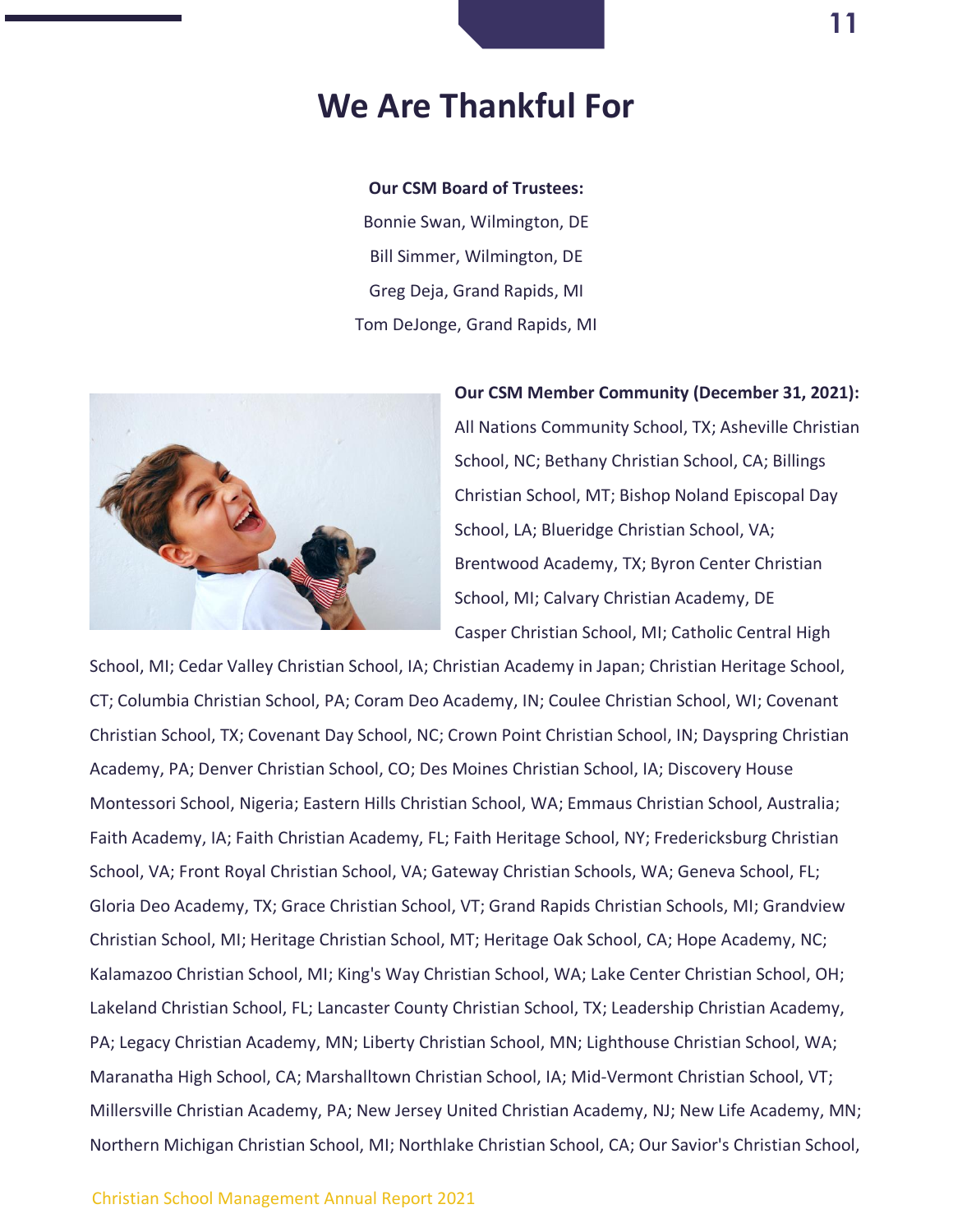NY; Pan American Christian Academy, Brazil; Parkview Christian Academy IL; Philmont Christian School, PA; Plumstead Christian School, PA; Providence: A Montessori Learning Community, NC; Rainier Christian School, WA; Redeemer Classical School, VA; Regents School of Austin, TX; Ripon Christian Schools, CA; Rock Solid Christian Academy, CO; RSM Christian School, CA; San Jacinto Christian Academy, TX; Scecina Memorial High School, IN; Seattle Classical Christian School, WA; Sioux Center Christian School, IA; Sioux Falls Christian School, IA; Southwestern Chicago Christian Schools, IL; St. Mary's School, MI; Summit Christian School, CA; Surrey Christian School, ON; The King's Academy, PA; The Potter's House, MI; Three Rivers Christian School, WA; Triad Baptist Christian Academy, NC; Trinity Christian Academy, NC; Trinity Christian School, MI; United Faith Christian Academy, NC; Washtenaw Christian School, MI; Wayne Christian School, NC; West Michigan Christian Schools Collaborative, MI; Western Oklahoma Christian School, OK; Westminster Schools of Augusta, GA; Westside Christian Academy, OH; Whitefield Academy, GA

### **Our CSM Consultants:**

Bill Simmer, Wilmington, DE Patrick Carlove, Carrolton, TX Greg Deja, Grand Rapids, MI Tom DeJonge, Grand Rapids, MI Simon Jeynes, Ridgetown, Ontario Jenny Knight, Miami, FL Cade Lambert, Des Moines, IA Jim Primus, Grand Rapids, MI Bill Shelnutt, Montgomery, AL Daniel Simon, Sanford, NC

### **Our CSM Team:**

Janice Deprez, Website Manager / Member Partner Katie Reynolds, Chief Financial Officer Simon Jeynes, Executive Director

**12**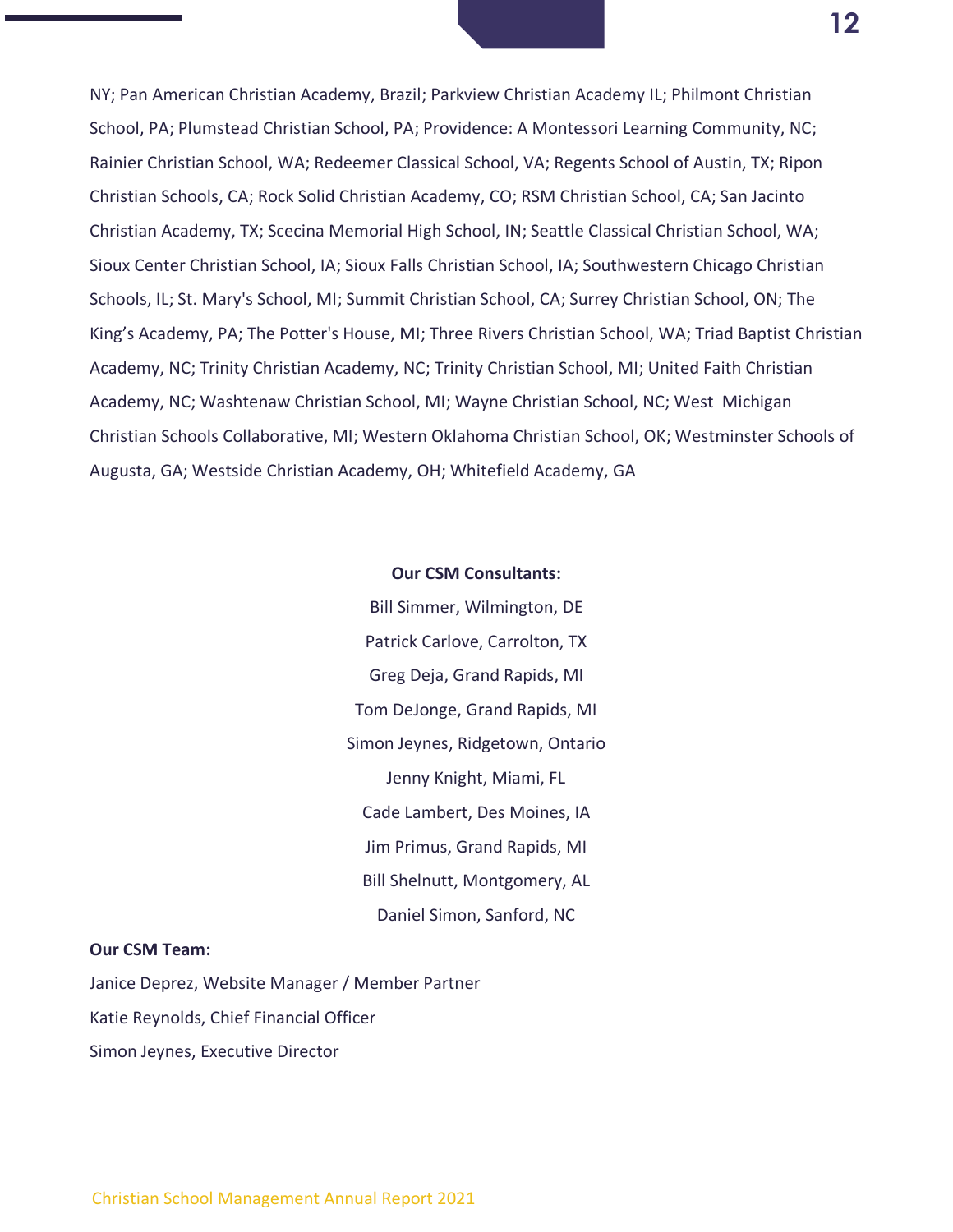## **Dates To Note**

*National Catholic Education Association Annual Conference April 19-21, 2022* Meet us in New Orleans, LA and participate in Simon's workshop on the Stewardship of Sacred Time. *Best Practices Conference June 13-15, 2022*

Meet us at Maranatha High School, Pasadena, CA as Bill and Simon participate in the Wheaton Academy Institute Conference focused on becoming a Transformational Christian School.

NOTE: we are happy to speak at conferences and for groups of schools. Send us an invitation!

*2022 CSM Transformation Leadership Academy Online* July 19-22 Pt. One (Sophia) and July 26-29 Pt. Two (Poimen) To train, mentor, and inspire a generation of Christian school leaders who will transform their schools with and for the next generation of children to powerfully impact the world for Jesus.

### <https://christianschoolmanagement.org/3836-2/>

### *CSM Consultant Training November 8-9, 2022*

For those interested in joining the CSM community in partnering with our schools to help them grow and thrive. Attendance is capped at 12 total. Contact the Executive Director with your expression of interest. Our intent is to grow to 100 consultants working with 400 schools a year. We are currently at 10 with 6 in the pipeline.